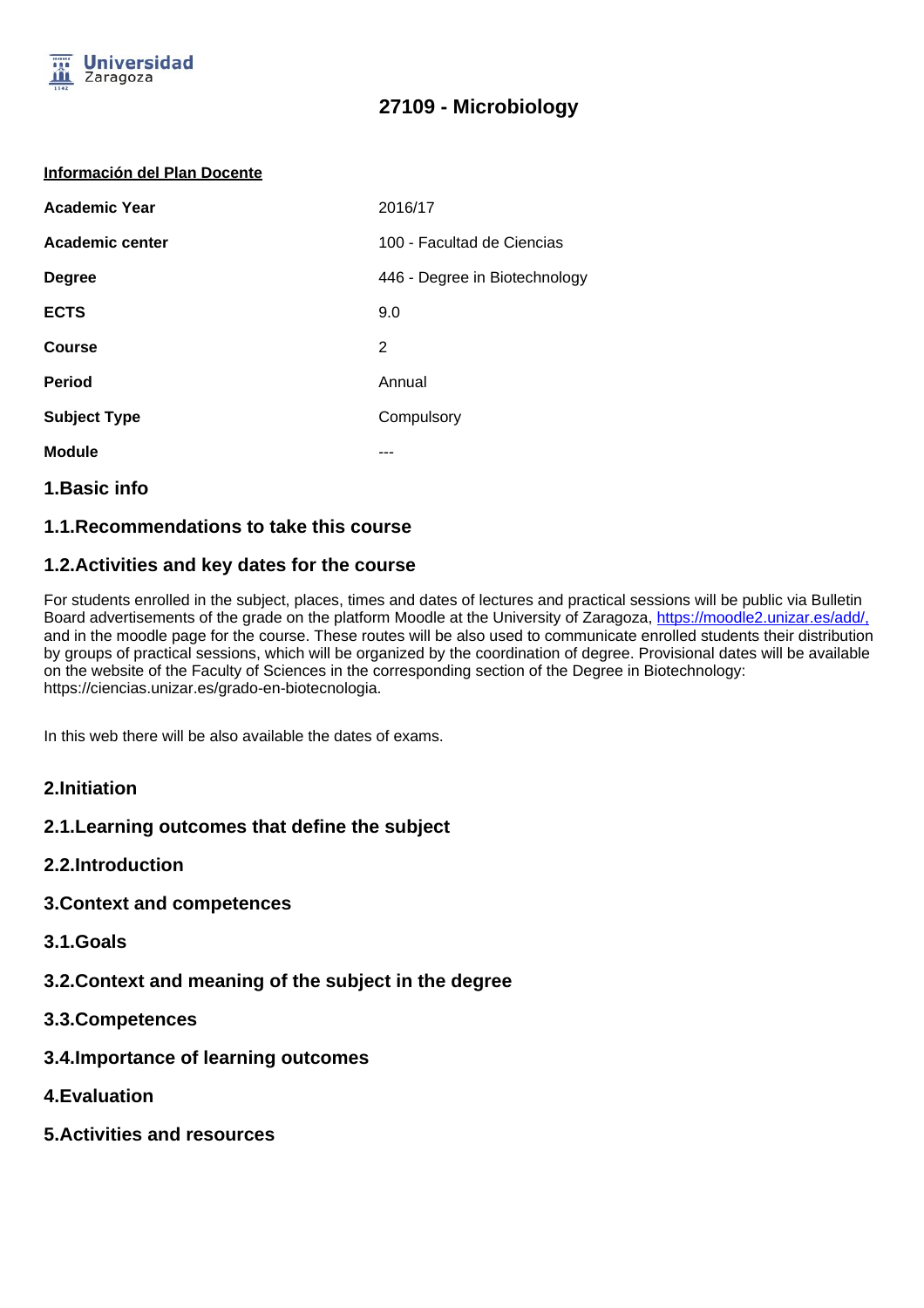

## **5.1.General methodological presentation**

This course is based on the following learning-based activities:

**Activity 1:** Learning fundamentals of Microbiology (5 ECTS). Methodology:

Participative lectures in a single group, and problem based sessions in two smaller groups. Both activities will take place in the days and times scheduled for the lectures. Supporting materials will be available from ADD (https://moodle2.unizar.es/add/), which will be updated every year. Individual follow-up will be available from all professors participating in this course.

**Activity 2:** Practical courses (laboratory) (3 ECTS).

Methodology:

Problem-based learning, and case-based learning. Supporting materials will be available from ADD (https://moodle2.unizar.es/add/), which will be updated every year. Practical courses will take place in small groups. Individual and team work.

**Activity 3:** Supervised work (seminars and practical cases) (1 ECTS). Methodology:

Seminars, supervised practical work, and critical review of scientific literature. Supporting materials will be available from ADD (https://moodle2.unizar.es/add/), which will be updated every year. Oral presentations will be done in front of the group . Individual and team work.

## **5.2.Learning activities**

The following activities have been planned in order to help students to achieve the objectives of this course:

#### **1) Lectures and problem-based sessions.**

These two activities will be according to the following program:

Introduction to Microbial Biology

History, concept and methods in Microbiology. Basic characteristics of different groups of microorganisms, metabolism, microbial growth, antimicrobial agents, and genetics and microbial molecular genetics.

Microbial biodiversity

Gram positive and Gram negative bacteria, archaeobacteria, fungi, algae, viruses, parasites

Applied Microbiology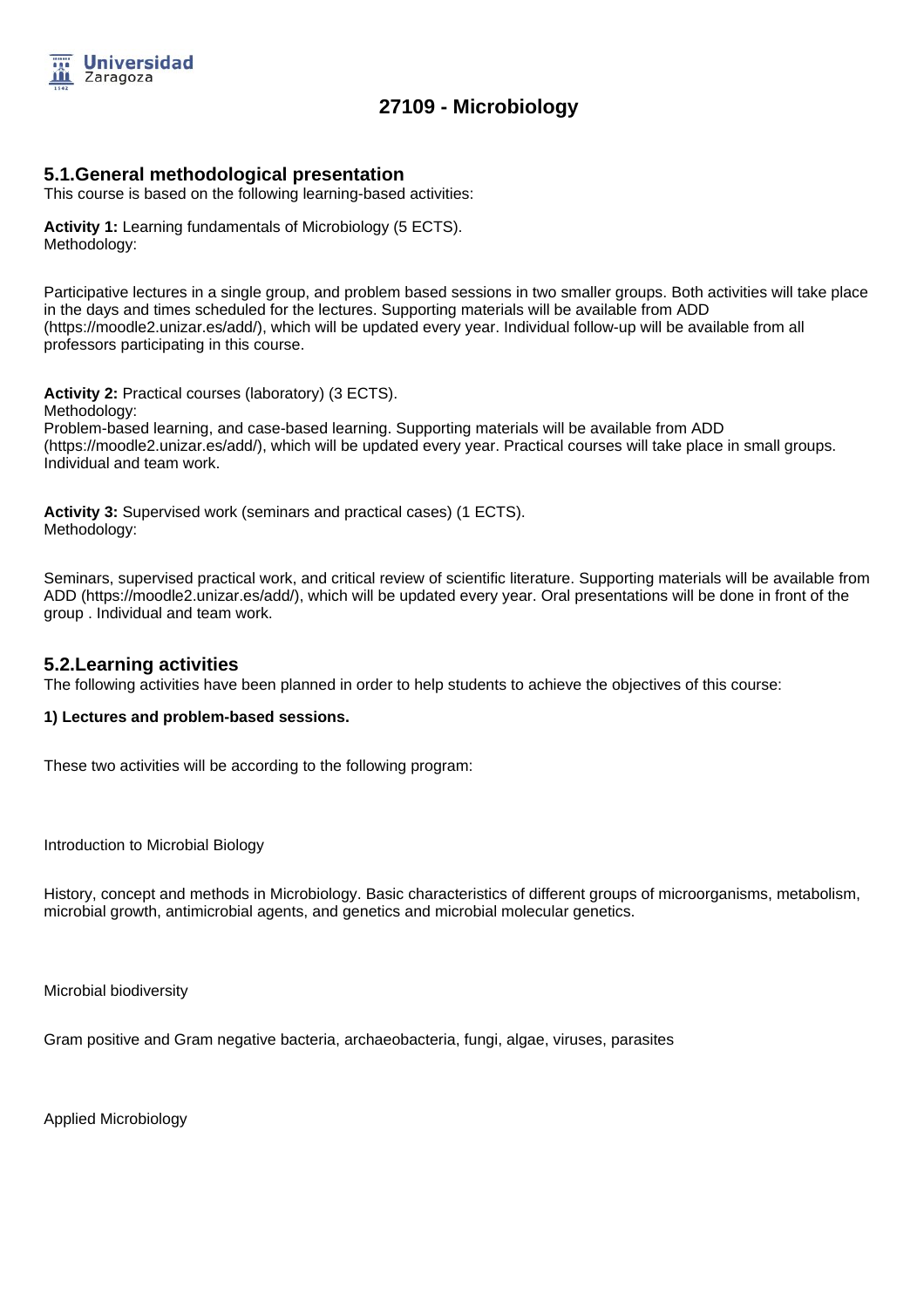

Role of microbes in specific aspects: medicine, environment, food, industry, etc.

#### **2) Practical courses**

- Safety regulations and basic manipulations in a microbiology laboratory.
- Culture and identification of microorganisms by biochemical tests, microscope observations, staining, etc.
- Antimicrobial susceptibility testing
- Microbiology-based processes in food and industry
- Microbiological analysis of clinical, food and environmental samples.

All students will be informed of risks in the accomplishment of practical sessions in this subject, as well as if handling hazardous products and what to do in case of accident. All students must sign the commitment to comply with the rules of work and safety to perform practical sessions. For more information, consult the information for students in the risk prevention unit: http://uprl.unizar.es/estudiantes.html .

## **5.3.Program**

#### **LECTURES**

#### PART I: INTRODUCTION TO BIOLOGY OF MICROORGANISMS

- Lesson 1: History, methods and fundamentals of Microbiology
- Lesson 2: A perspective of microbial world
- Lesson 3: Characteristics of prokaryotic microorganisms
- Lesson 4: Microbial growth and metabolism
- Lesson 5: Microbial growth control
- Lesson 6: Antimicrobial agents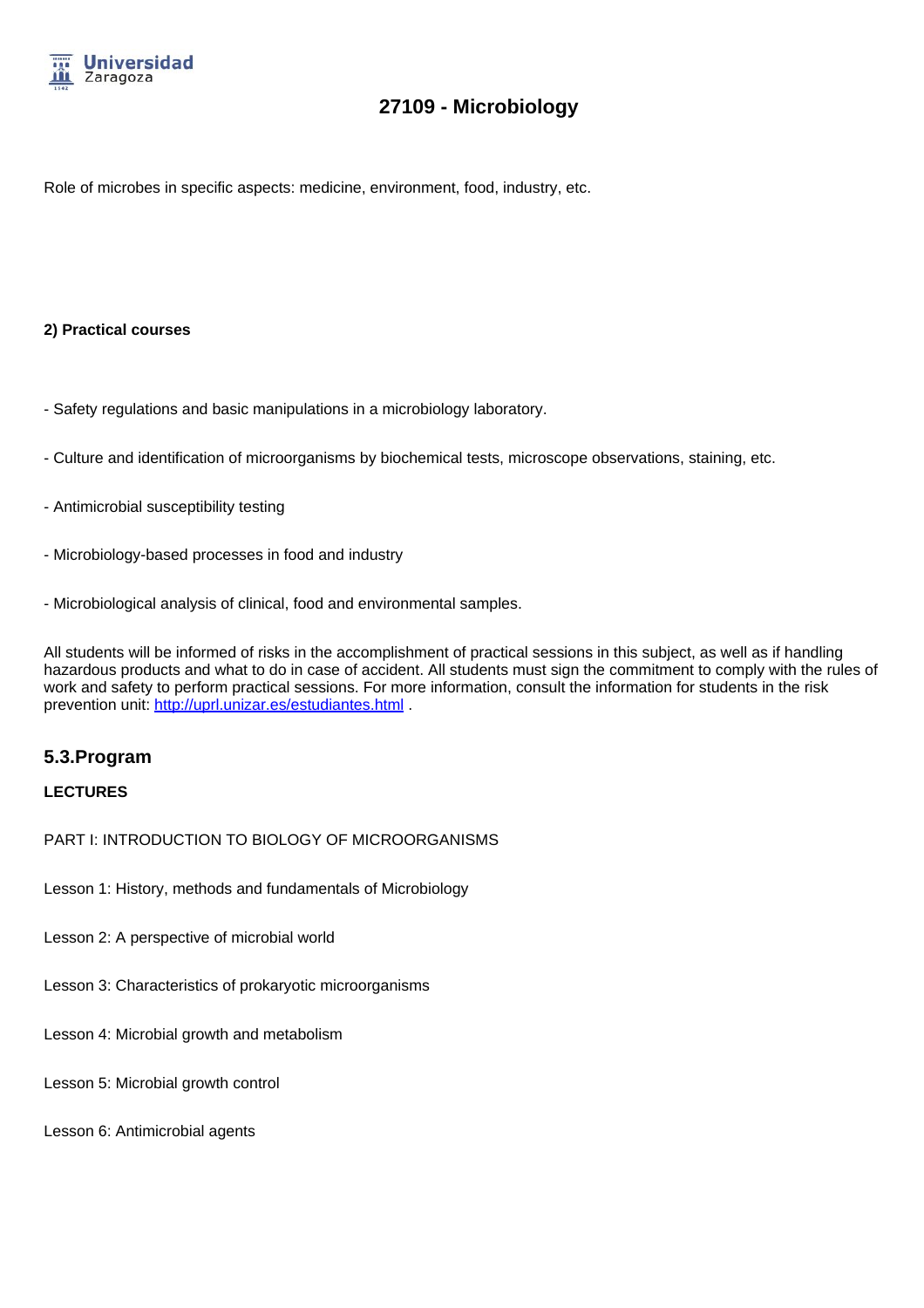

- Lesson 7: Microbial genetics and molecular biology
- Lesson 8: Host-pathogen interactions
- PART II: MICROBIAL DIVERSITY
- Lesson 9: General characteristics of viruses
- Lesson 10: Plant and animal viruses
- Lesson 11: Bacteriophages and other subcellular infectious agents
- Lesson 12: Gram-negative bacteria (proteobacteria)
- Lesson 13: Gram-positive bacteria
- Lesson 14: Other phyla of Bacteria. Archaebacteria.
- Lesson 15: Introduction to eukaryotic microorganisms: Fungi, algae
- Lesson 16: Parasitology: nematodes
- Lesson 17: Parasitology: cestodes and trematodes
- Lesson 18: Parasitology: protozoa
- PART III: APPLIED MICROBIOLOGY
- Lesson 19: Applied Parasitology
- Lesson 20: Clinical Microbiology
- Lesson 21: Water Microbiology
- Lesson 22: Soil Microbiology
- Lesson 23: Food Microbiology
- Lesson 24: Metagenomics and microbiome
- Lesson 25: Industrial Microbiology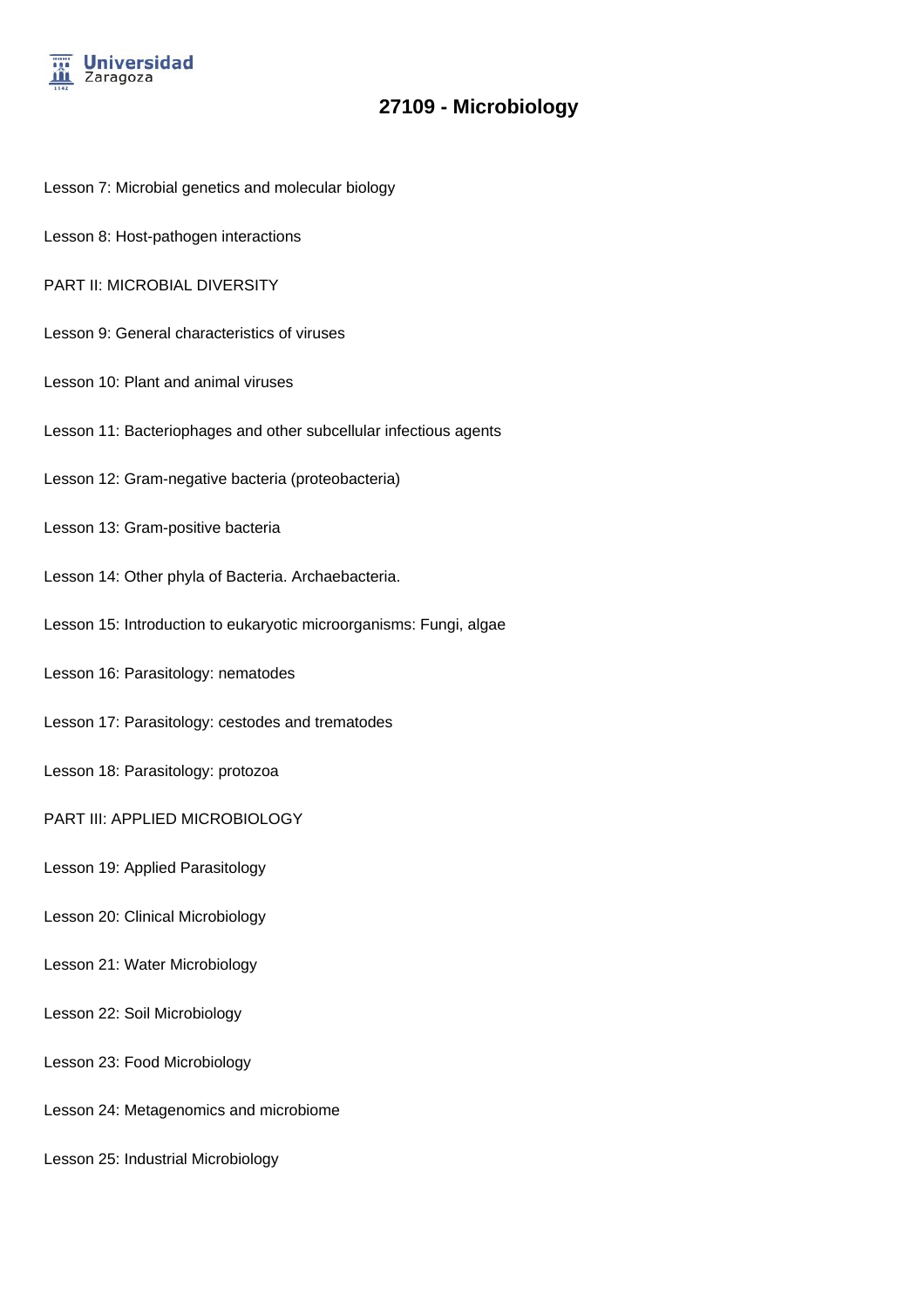

#### **SEMINARS**

Seminar 1: Bactericidal activity of household cleaning products

Seminar 2: Microbial genetics

Seminar 3: Serology in diagnostics

Seminar 4: Diagnostics of viral infections

Seminar 5: Case studies in bacteriology

#### **PRACTICAL COURSES**

Part 1: Basic Microbiology procedures

Part 2: Clinical Microbiology

Part 3: Parasitology

#### **5.4.Planning and scheduling**

Planning of activities, important dates

Schedules of lectures and problems will coincide with the officially established and will be available at: https://ciencias.unizar.es/grado-en-biotecnologia.

The places, calendar and groups for training and practical sessions will be established in coordination with the rest of maters at beginning of course. The Coordinator will produce the groups of students for these activities at beginning of course to avoid overlaps with other subjects.

Lectures: 3 hours per week, in both first and second term. Details are available from http://ciencias.unizar.es/web/horarios.do

Seminars, problems, etc. same time schedule as for the lectures.

Practical courses: there will be three practical courses along the academic year, each having a different number of hours. Dates, locations, and students attending every session will be announced in the classroom, in the notice board and in ADD.